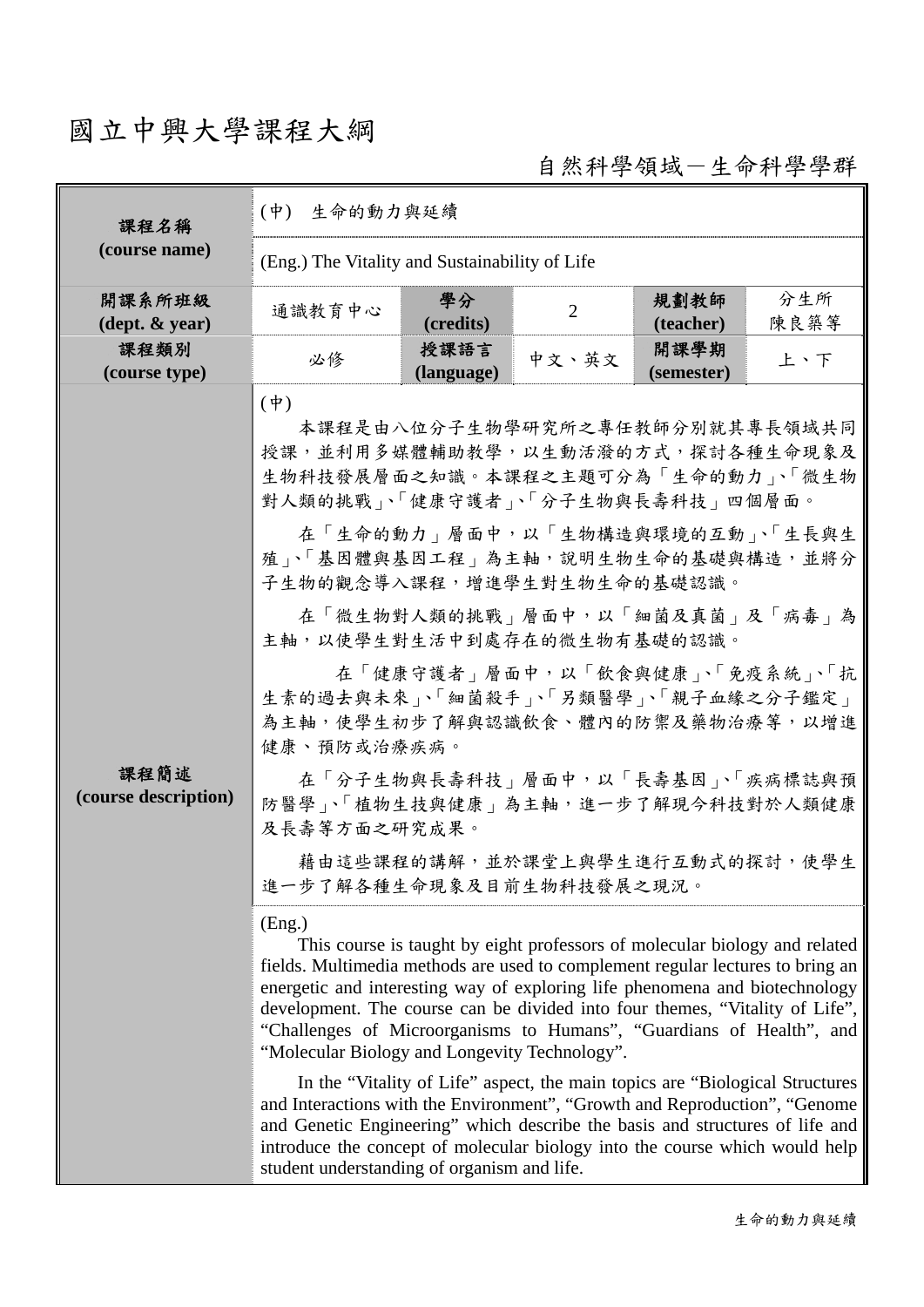|                                                                                                                                                                                                                                                                                                                                                                                                                                             | In the "Challenges of Microorganisms to Humans" aspect, the topics are<br>"Bacteria and Fungi" and "Virus" to help students gain basic understanding of<br>the microorganisms that are present in everyday life.<br>In the "Guardians of Health" aspect, the main topics will be "Diet and<br>Health", "Immune Systems", "Antibiotics, Past & Present", "Bacteria Killers",<br>and "Alternatives uncovered", "DNA Tying and Paternity Testing". This is to<br>help students gain preliminary knowledge on diet, human body's defenses and<br>medicine treatment to promote health and the prevention and/or treatment of<br>diseases.<br>In the "Molecular Biology and Longevity Technology" aspect, the main<br>topics will be the "Longevity Gene", "Disease Markers and Preventative<br>Medicine", "Plant Biotechnology and Health" which will help students<br>understand the impact of current technology on human health and longevity. |                                                                                                                                                                                                                                                                                                                                                                                                                                                                                                                                                                                                                                                                                                                                                                                                                                                                                                                                                                                                                     |                                   |               |  |  |  |
|---------------------------------------------------------------------------------------------------------------------------------------------------------------------------------------------------------------------------------------------------------------------------------------------------------------------------------------------------------------------------------------------------------------------------------------------|-----------------------------------------------------------------------------------------------------------------------------------------------------------------------------------------------------------------------------------------------------------------------------------------------------------------------------------------------------------------------------------------------------------------------------------------------------------------------------------------------------------------------------------------------------------------------------------------------------------------------------------------------------------------------------------------------------------------------------------------------------------------------------------------------------------------------------------------------------------------------------------------------------------------------------------------------|---------------------------------------------------------------------------------------------------------------------------------------------------------------------------------------------------------------------------------------------------------------------------------------------------------------------------------------------------------------------------------------------------------------------------------------------------------------------------------------------------------------------------------------------------------------------------------------------------------------------------------------------------------------------------------------------------------------------------------------------------------------------------------------------------------------------------------------------------------------------------------------------------------------------------------------------------------------------------------------------------------------------|-----------------------------------|---------------|--|--|--|
| 先修課程                                                                                                                                                                                                                                                                                                                                                                                                                                        | 無                                                                                                                                                                                                                                                                                                                                                                                                                                                                                                                                                                                                                                                                                                                                                                                                                                                                                                                                             |                                                                                                                                                                                                                                                                                                                                                                                                                                                                                                                                                                                                                                                                                                                                                                                                                                                                                                                                                                                                                     |                                   |               |  |  |  |
| (prerequisites)                                                                                                                                                                                                                                                                                                                                                                                                                             |                                                                                                                                                                                                                                                                                                                                                                                                                                                                                                                                                                                                                                                                                                                                                                                                                                                                                                                                               |                                                                                                                                                                                                                                                                                                                                                                                                                                                                                                                                                                                                                                                                                                                                                                                                                                                                                                                                                                                                                     |                                   |               |  |  |  |
| 課程目標與核心能力關聯配比(%)                                                                                                                                                                                                                                                                                                                                                                                                                            |                                                                                                                                                                                                                                                                                                                                                                                                                                                                                                                                                                                                                                                                                                                                                                                                                                                                                                                                               | (relevance of course objectives and core learning outcomes)                                                                                                                                                                                                                                                                                                                                                                                                                                                                                                                                                                                                                                                                                                                                                                                                                                                                                                                                                         |                                   |               |  |  |  |
| 課程目標                                                                                                                                                                                                                                                                                                                                                                                                                                        |                                                                                                                                                                                                                                                                                                                                                                                                                                                                                                                                                                                                                                                                                                                                                                                                                                                                                                                                               | course objectives                                                                                                                                                                                                                                                                                                                                                                                                                                                                                                                                                                                                                                                                                                                                                                                                                                                                                                                                                                                                   | 核心能力<br>core learning<br>outcomes | 配比<br>總計 100% |  |  |  |
| 當今生物科技進展迅速,深切影響<br>著未來人類社會、文化及經濟等發<br>展,而探討生物科技層面時,首先<br>須了解生命現象。生命現象包含了<br>動物、植物、微生物及與環境間的<br>交互關係,這些生命現象與我們日<br>常生活中息息相關,但其作用及影<br>響方式卻不是大家都能熟知理<br>解。本課程希望利用通俗易懂的方<br>式,藉由生命現象知識的分享及對<br>生物技術發展的介紹,充實非生命<br>科學背景的大學部同學,在這方面<br>的基礎知識之需求,更進一步能提<br>供他們面對未來人文、社會及經濟<br>等各層面的挑戰。<br>本課程教育目標:期許學生能增進<br>「表達與溝通能力」「拓展生活與<br>知識視野、「解決問題與改善社會<br>的能力 及培養對「生命與自然的<br>熱愛」。<br>本課程核心能力:<br>1、增進學生對生命科學之精神與<br>方法的認識。<br>2、增進學生對生命科學領域之最<br>新進展的了解。 |                                                                                                                                                                                                                                                                                                                                                                                                                                                                                                                                                                                                                                                                                                                                                                                                                                                                                                                                               | Modern biotechnology is advancing<br>at a rapid pace and deeply affects<br>the future of human society as well<br>as culture and economic<br>development. While discussing the<br>various aspects of biotechnology,<br>we must first learn about the<br>phenomenon of life, which includes<br>the interactions between animals,<br>plants, microorganisms and the<br>environment. These phenomena are<br>closely related to our daily life, but<br>the role and effects are not common<br>knowledge. This course aims to use<br>easily understandable methods to<br>enrich the basic understanding of<br>life phenomena and biotechnology<br>development for non-life-science<br>majors, and further to provide them<br>with additional tools when dealing<br>with future humanities, social and<br>economic challenges.<br>Course objective:<br>Students are expected to improve on<br>their presentation and<br>communication skills as well as<br>expand their horizons regarding<br>academic and practical life | 人文素養                              | 0%            |  |  |  |
|                                                                                                                                                                                                                                                                                                                                                                                                                                             |                                                                                                                                                                                                                                                                                                                                                                                                                                                                                                                                                                                                                                                                                                                                                                                                                                                                                                                                               |                                                                                                                                                                                                                                                                                                                                                                                                                                                                                                                                                                                                                                                                                                                                                                                                                                                                                                                                                                                                                     | 科學素養                              | 10%           |  |  |  |
|                                                                                                                                                                                                                                                                                                                                                                                                                                             |                                                                                                                                                                                                                                                                                                                                                                                                                                                                                                                                                                                                                                                                                                                                                                                                                                                                                                                                               |                                                                                                                                                                                                                                                                                                                                                                                                                                                                                                                                                                                                                                                                                                                                                                                                                                                                                                                                                                                                                     | 溝通能力                              | 10%           |  |  |  |
|                                                                                                                                                                                                                                                                                                                                                                                                                                             |                                                                                                                                                                                                                                                                                                                                                                                                                                                                                                                                                                                                                                                                                                                                                                                                                                                                                                                                               |                                                                                                                                                                                                                                                                                                                                                                                                                                                                                                                                                                                                                                                                                                                                                                                                                                                                                                                                                                                                                     | 創新能力                              | 40%           |  |  |  |
|                                                                                                                                                                                                                                                                                                                                                                                                                                             |                                                                                                                                                                                                                                                                                                                                                                                                                                                                                                                                                                                                                                                                                                                                                                                                                                                                                                                                               |                                                                                                                                                                                                                                                                                                                                                                                                                                                                                                                                                                                                                                                                                                                                                                                                                                                                                                                                                                                                                     | 國際視野                              | 20%           |  |  |  |
|                                                                                                                                                                                                                                                                                                                                                                                                                                             |                                                                                                                                                                                                                                                                                                                                                                                                                                                                                                                                                                                                                                                                                                                                                                                                                                                                                                                                               |                                                                                                                                                                                                                                                                                                                                                                                                                                                                                                                                                                                                                                                                                                                                                                                                                                                                                                                                                                                                                     | 社會關懷                              | 20%           |  |  |  |
|                                                                                                                                                                                                                                                                                                                                                                                                                                             |                                                                                                                                                                                                                                                                                                                                                                                                                                                                                                                                                                                                                                                                                                                                                                                                                                                                                                                                               |                                                                                                                                                                                                                                                                                                                                                                                                                                                                                                                                                                                                                                                                                                                                                                                                                                                                                                                                                                                                                     |                                   |               |  |  |  |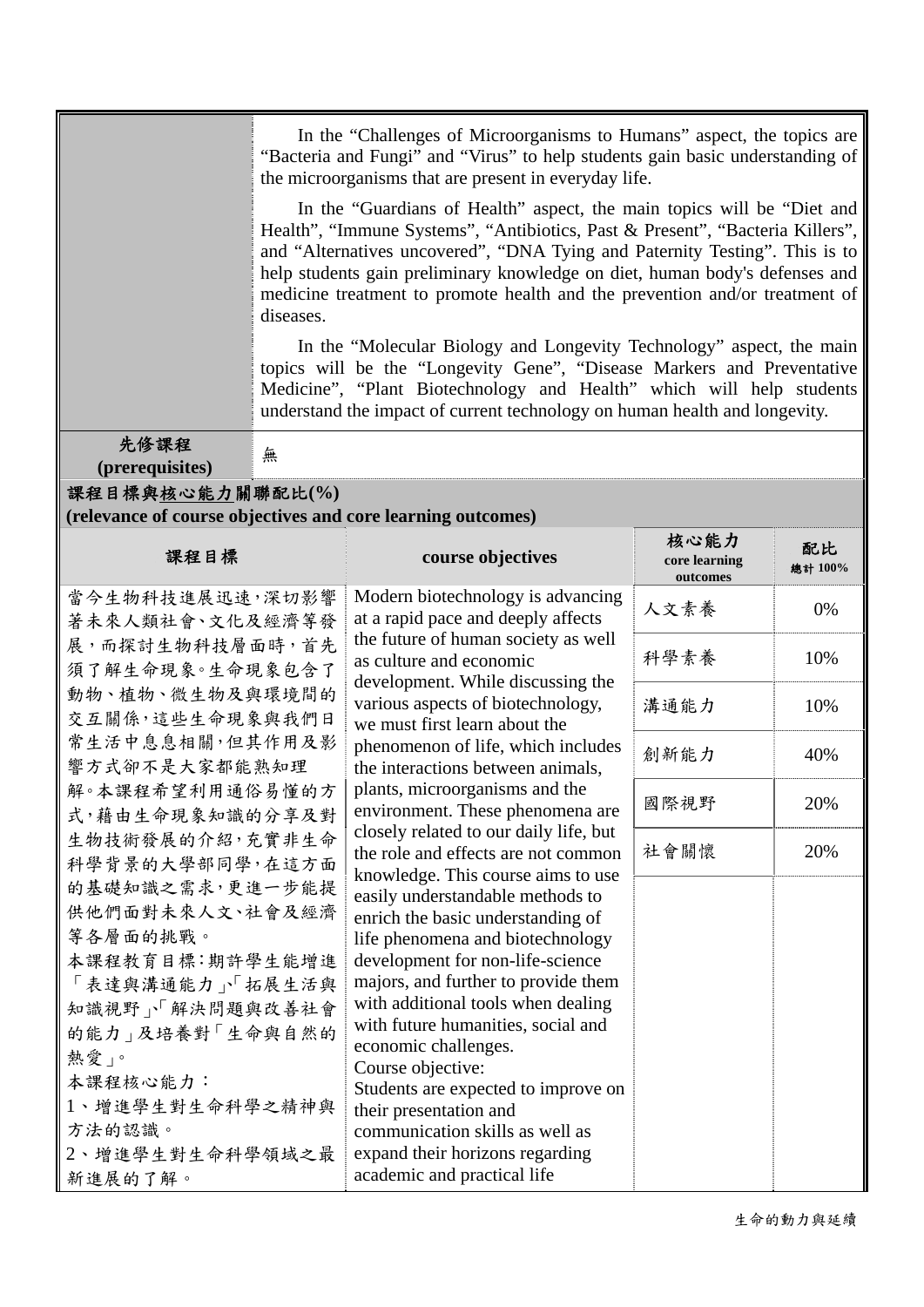| 增進學生對生命科學領域與現代<br>生活之關係的認識。<br>course are:<br>science<br>life science<br>science and modern life.                                                                                                                                                                                                                                                                                                                                                                                                                         |  | knowledge. In addition, students are<br>expected to improve upon their<br>problem solving skills and also<br>advance their abilities in improving<br>society as well as cultivating a<br>strong interest in life and nature.<br>The core competencies of this<br>1. Increase student understanding in<br>the spirit and methods of life<br>2. Increase student knowledge in<br>the newest advances in the field of<br>3. Increase student knowledge<br>between the connection of life |  |  |
|---------------------------------------------------------------------------------------------------------------------------------------------------------------------------------------------------------------------------------------------------------------------------------------------------------------------------------------------------------------------------------------------------------------------------------------------------------------------------------------------------------------------------|--|---------------------------------------------------------------------------------------------------------------------------------------------------------------------------------------------------------------------------------------------------------------------------------------------------------------------------------------------------------------------------------------------------------------------------------------------------------------------------------------|--|--|
| 課程目標之教學方法與評量方法<br>(teaching and assessment methods for course objectives)                                                                                                                                                                                                                                                                                                                                                                                                                                                 |  |                                                                                                                                                                                                                                                                                                                                                                                                                                                                                       |  |  |
| 教學方法 (teaching methods)                                                                                                                                                                                                                                                                                                                                                                                                                                                                                                   |  | 學習評量方式 (evaluation)                                                                                                                                                                                                                                                                                                                                                                                                                                                                   |  |  |
| 講授                                                                                                                                                                                                                                                                                                                                                                                                                                                                                                                        |  | 出席狀況 50%<br>書面報告 50%                                                                                                                                                                                                                                                                                                                                                                                                                                                                  |  |  |
| 授課內容 (單元名稱與內容、習作/考試進度、備註)<br>(course content and homework/tests schedule)<br>本課程可分為「生命的動力」、「微生物對人類的挑戰」、「健康守護者」、「分子生物與長壽科技」<br>四個層面:<br>一、生命的動力<br>(一)生物構造與環境的互動--楊文明老師(第1週)。<br>(二)生長與生殖--楊文明老師(第1週)。<br>(三)基因體與基因工程--翁淑芬老師(第2週)<br>二、微生物對人類的挑戰<br>(一)細菌及真菌--陳建華老師(第3週)<br>(二)病毒--劉宏仁老師(第4週)<br>三、健康守護者<br>(一)飲食與健康--劉宏仁老師(第5週)<br>(二)免疫系統--楊秋英老師(第6、7週)<br>(三)抗生素的過去與未來--翁淑芬老師(第8週)<br>(第9週-期中考)<br>(四)細菌殺手:噬菌體--楊明德老師(第10週)<br>(五)另類醫學--陳建華老師(第11週)<br>(六)親子血緣之分子鑑定--楊明德老師(第12週)<br>四、分子生物與長壽科技<br>(一)長壽基因--楊文明老師(第13週) |  |                                                                                                                                                                                                                                                                                                                                                                                                                                                                                       |  |  |